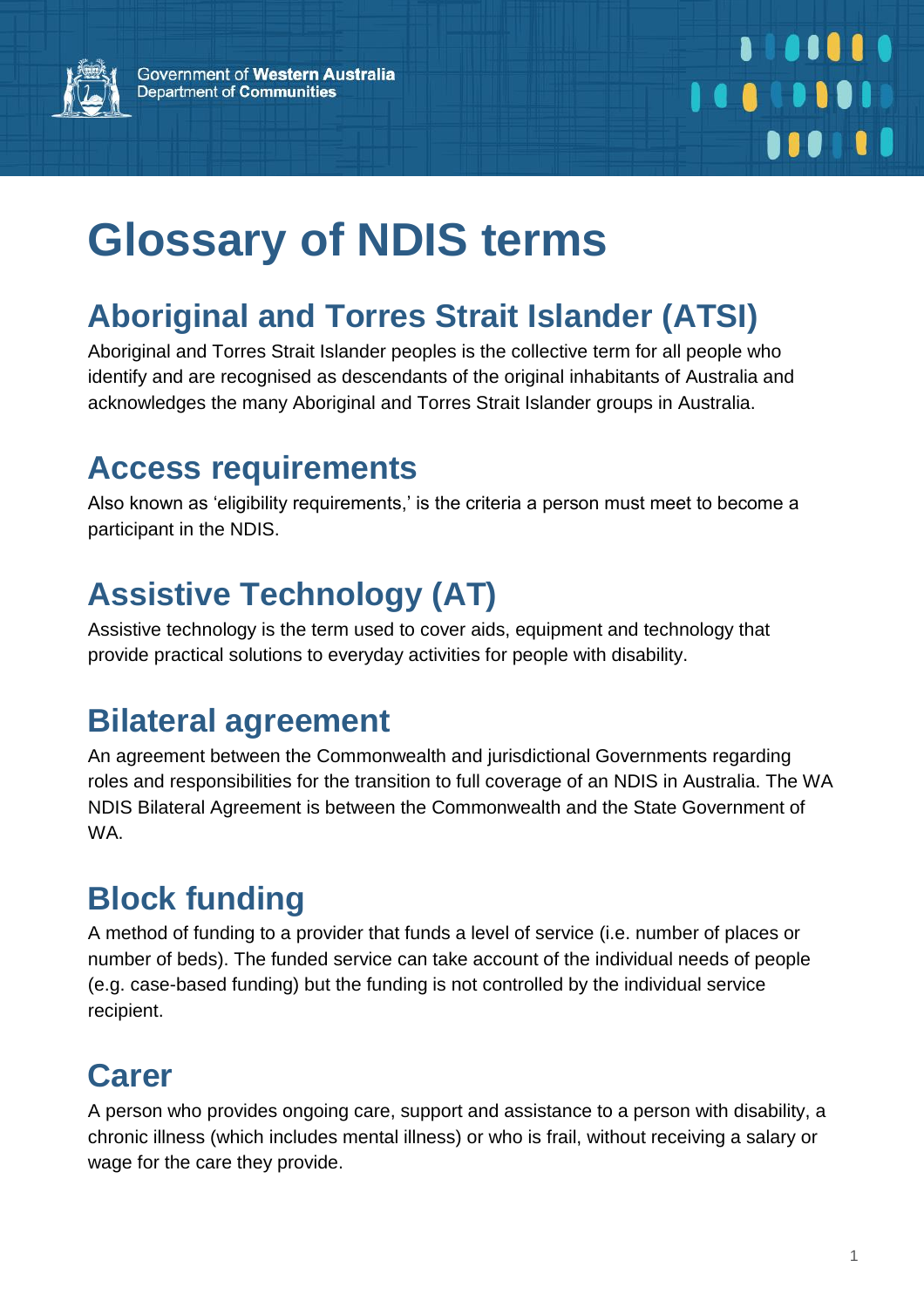

### **Cash contribution to NDIS**

Cash funding provided by State and the Commonwealth to the NDIS. See In Kind Contribution (a non-cash contribution from jurisdictions to the NDIS).

### **Choice and control**

Enables participants to control the supports they receive and to choose how support is provided. This can also involve a range of options from choosing providers to managing their own support funding, choosing types and timing of provision support, which provider and how payments will be administered.

# **Co-design**

A design process which empowers, encourages and guides users to develop solutions for themselves.

### **Council of Australian Governments (COAG)**

The Council of Australian Governments (COAG) is the peak intergovernmental forum in Australia. The members of COAG are the Prime Minister, State and Territory Premiers and Chief Ministers and the President of the Australian Local Government Association.

# **Continuity of support**

People with disability, their families and carers will be provided with continuity of support that will ensure that the support they receive once the NDIS is introduced will enable them to achieve similar outcomes to the outcomes they were aiming to achieve prior to the introduction of the NDIS.

### **Data standard**

The information being sought by the NDIS about existing clients funded for supports by States and Territories to assist with streamlined intake, access and planning processes.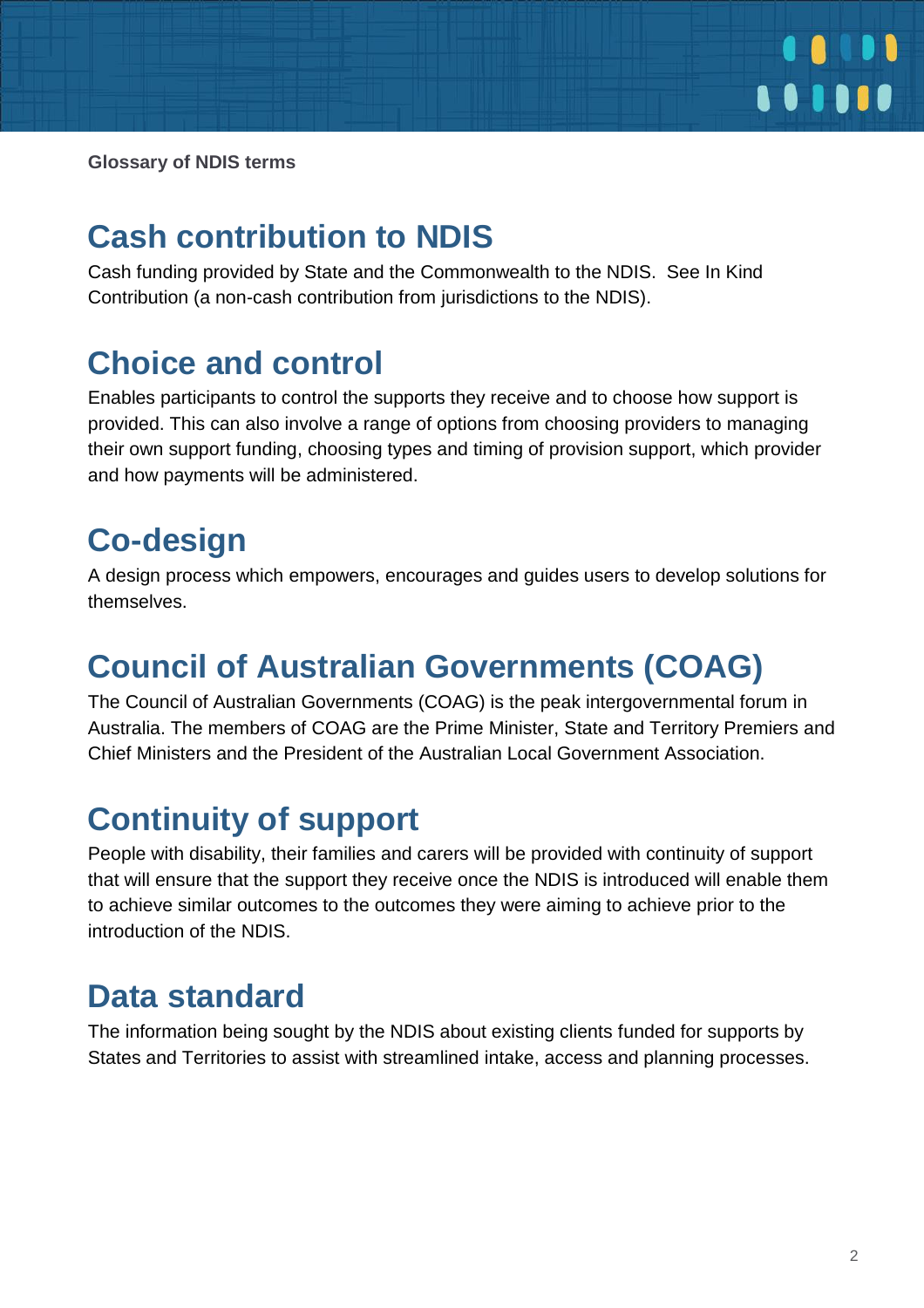

### **Defined programs**

Approved Commonwealth, State and Territory programs whereby people receiving support from these programs can transition to the NDIS without a requirement to provide evidence of disability because the eligibility of these programs align with NDIS disability criteria.

### **Disability staff**

Refers to all WA Government disability staff materially affected by the national rollout of the NDIS, regardless of whether the roles are directly involved in the delivery of services to clients.

### **Eligibility requirements**

Also known as 'access requirements,' is the criteria a person must meet to become a participant in the NDIS.

### **Evidence Base**

The evidentiary base for decision making by NDIA personnel, including whether a person meets the access criteria and is eligible for funding for reasonable and necessary supports, as well as the factual information compiled by the NDIA from its experience in trial sites, data collection and independent research.

### **Full scheme**

The dates by which the scheme will be available to all eligible residents.

### **In-kind contribution**

Contributions from jurisdictions and the Commonwealth to NDIS which are not in the form of cash but instead are in the form of providing support to individuals on behalf of the NDIS through existing government programs.

### **Partners in the Community (PITC)**

PITCs build relationships with people with disability and their families and carers; help build and support informal support systems; and connect people with mainstream services and local, community-based supports. PITCs assist participants to implement and manage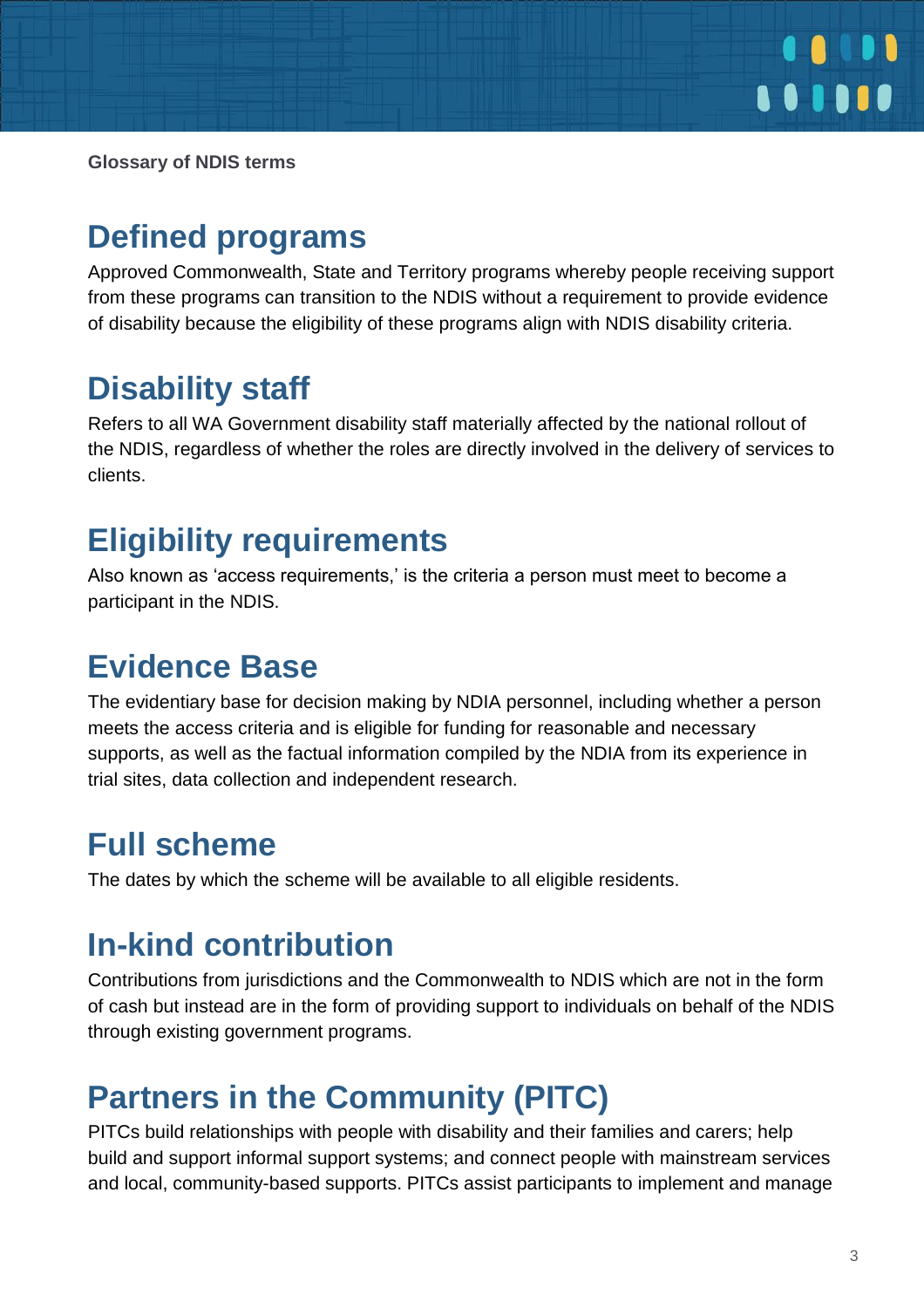

their plans and will monitor their progress, when necessary. PITCs also have an on-going role in community education and community capacity building and be an important source of information about the on-the-ground effect of the NDIS.

### **Mainstream Interface Applied Principles and Tables of Support (APTOS)**

The interactions of the NDIS with other service systems that reinforce the obligations of other service delivery systems to improve the lives of people with disability, in line with the National Disability Strategy.

### **National Disability Insurance Agency (NDIA)**

The NDIA is an independent statutory body whose role is to implement the National Disability Insurance Scheme (NDIS), which will support a better life for hundreds of thousands of Australians with a significant and permanent disability and their families and carers.

### **National Disability Insurance Scheme (NDIS)**

The NDIS is an insurance scheme created to provide assistance for persons or entities for the purpose of assisting people with disability to realise their potential for physical, social, emotional and intellectual development, and to fully participate in social and economic life.

### **NDIS Rules**

NDIS Rules will give practical effect to the intent of the NDIS Act 2013.

### **Outcomes Framework**

The NDIA's mechanism for measuring success for people with disability in areas like choice and control, social inclusion, education, employment, health and housing.

### **Participant**

A person becomes a participant in the NDIS on the day the CEO determines the person meets the access criteria and has been assessed as satisfying the criteria as per the NDIS Act 2013 criteria.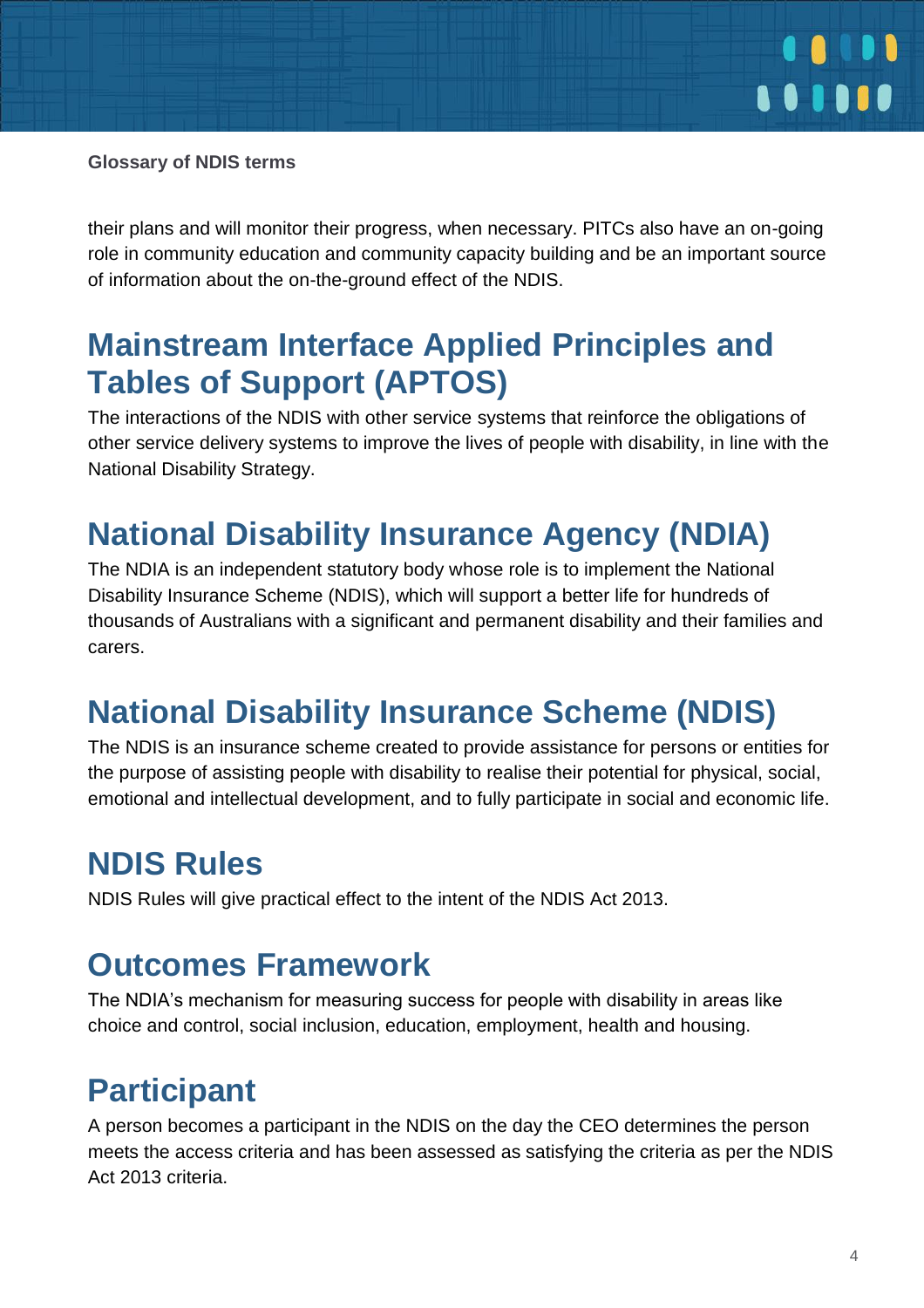

### **Planning process**

The process in which the NDIA helps a participant to plan the assistance they need from the NDIS to attain their goals.

### **Provider**

An organisation or individual who provides support and/or care, aids and equipment. The provider may directly supply the support (NDIS Funded Provider) or assist with the management of an NDIS participant's plan (Plan Management Agent). Providers can offer a range of support services and operate in a single location or multiple locations.

### **System stewardship**

System stewardship refers to the responsible planning, management and administration of existing government functions through the transition to the NDIS.

### **Quality and Safeguards Framework**

The NDIS Quality and Safeguarding Framework provides a nationally consistent approach to help empower and support NDIS participants to exercise choice and control, while ensuring appropriate safeguards are in place and establishes expectations for providers and their staff to deliver high quality supports.

### **Reasonable and necessary supports**

Defined as the most appropriate, cost-effective support to enable a participant's social and economic participation. The NDIA publishes operational guidelines to assist decisions on what is to be funded as a reasonable and necessary support by NDIS in a participant's plan. For supports to be reasonable and necessary they must meet all elements of the test set out in s34 of the NDIS Act 2013.

### **Rural and Remote**

The Rural, Remote and Metropolitan Areas classification is based on the Modified Monash Model (MMM) that has seven categories based primarily on population numbers and an index of remoteness.